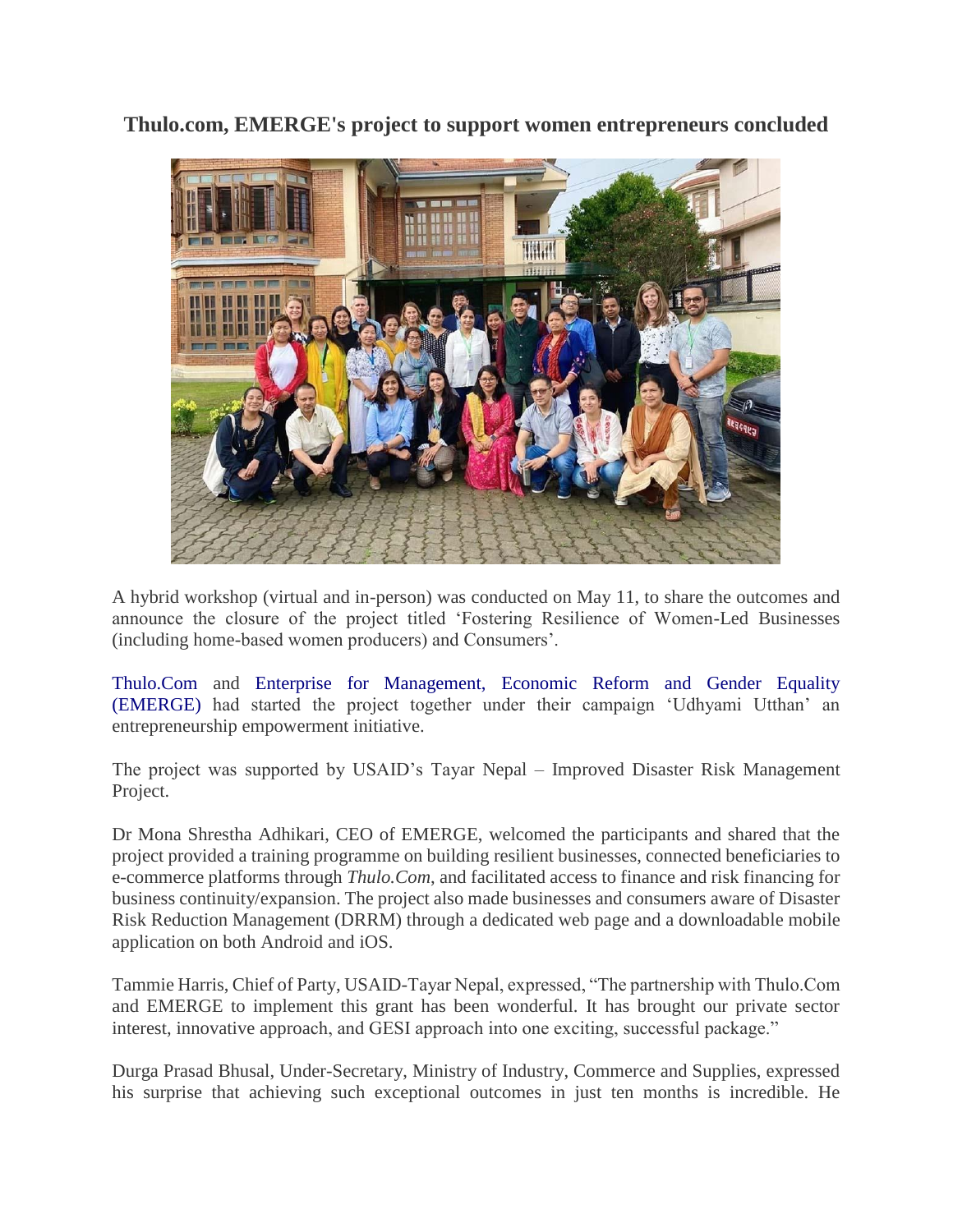commended the effort of Thulo.Com and EMERGE for empowering and enabling the women entrepreneurs by upskilling them and guiding them towards resilient entrepreneurship. He added that this project is an example for all of us looking forward to digital transformation in ecommerce.

Sharing the outcome of the training programme entitled 'Building Resilient Businesses', Aleena Udas, Programme Director, EMERGE, highlighted that among the 129 participants, 25 were women with hearing and physical disabilities. She added that the training sessions have helped participants upskill themselves in DRRM, occupational health and safety, business management, marketing, promotion, sales, and the tools and techniques to transition towards e-commerce. One of the most significant achievements of this training is having 60 participants prepare their business continuity plan to run a disaster-resilient business.

Surakchya Adhikari, COO, Thulo.Com, mentioned how this project has helped bridge the digital gap by connecting 48 women producers/ entrepreneurs (including home-based and women with disability) to Thulo.Com, promoting their disaster preparedness products through various promotional activities, and emphasising their identity by featuring their stories and selling 3000 plus products. She added that the project partnered with seven private sector institutions to provide additional support to women entrepreneurs, whether for financial access or business expansion. The project has motivated some of its beneficiaries for new product development such as windcheater, Energy balls/bar, and Go-Bag related to DRRM.

Explaining the mobile application 'Ma Ta Chhu Tayar', Raja Ram Nepal, CEO, Thulo.Com mentioned that the recently launched mobile app primarily focuses on managing disaster risk and is targeted at businesses. He explained the mobile app's features and its usefulness to businesses and individuals and shared that the App already has 500+ downloads and 4000 web page views (thulo.com/tayar). He added that the mobile app is available on the Google Play Store and Apple Store.

Shanti Nakarmi, owner of Peace Tailoring, and Oliin Rai, Business Manager, Higher Ground Nepal, the two project beneficiaries, shared their experiences. The highlight of the closing workshop was to hear from the beneficiaries how the project helped them acquire knowledge and e-commerce skills to make their businesses disaster resilient and encouraged them to innovate new products like a windcheater and energy balls/bars.

Ajay Pandey, Field Team Director, USAID Tayar Nepal, expressed his gratitude to Thulo.Com and EMERGE, for such an innovative approach to supporting women entrepreneurs, including entrepreneurs of Tayar Municipalities. The beneficiaries of four Tayar Nepal working municipalities (Godawari, Birendranagar, Neekantha, and Tulsipur) were fortunate to attend the training program. Three beneficiaries could also be a part of the online sales activity, and their products are also available at Udhyami Utthan Online Shop at Thulo.Com. Sanjana Giri, one of the project beneficiaries, could join the Private Sector Innovation Challenge organised by Tayar Nepal and was one of the awardees. He hopes that Thulo.Com and EMERGE will continue to support women entrepreneurs and home-based producers.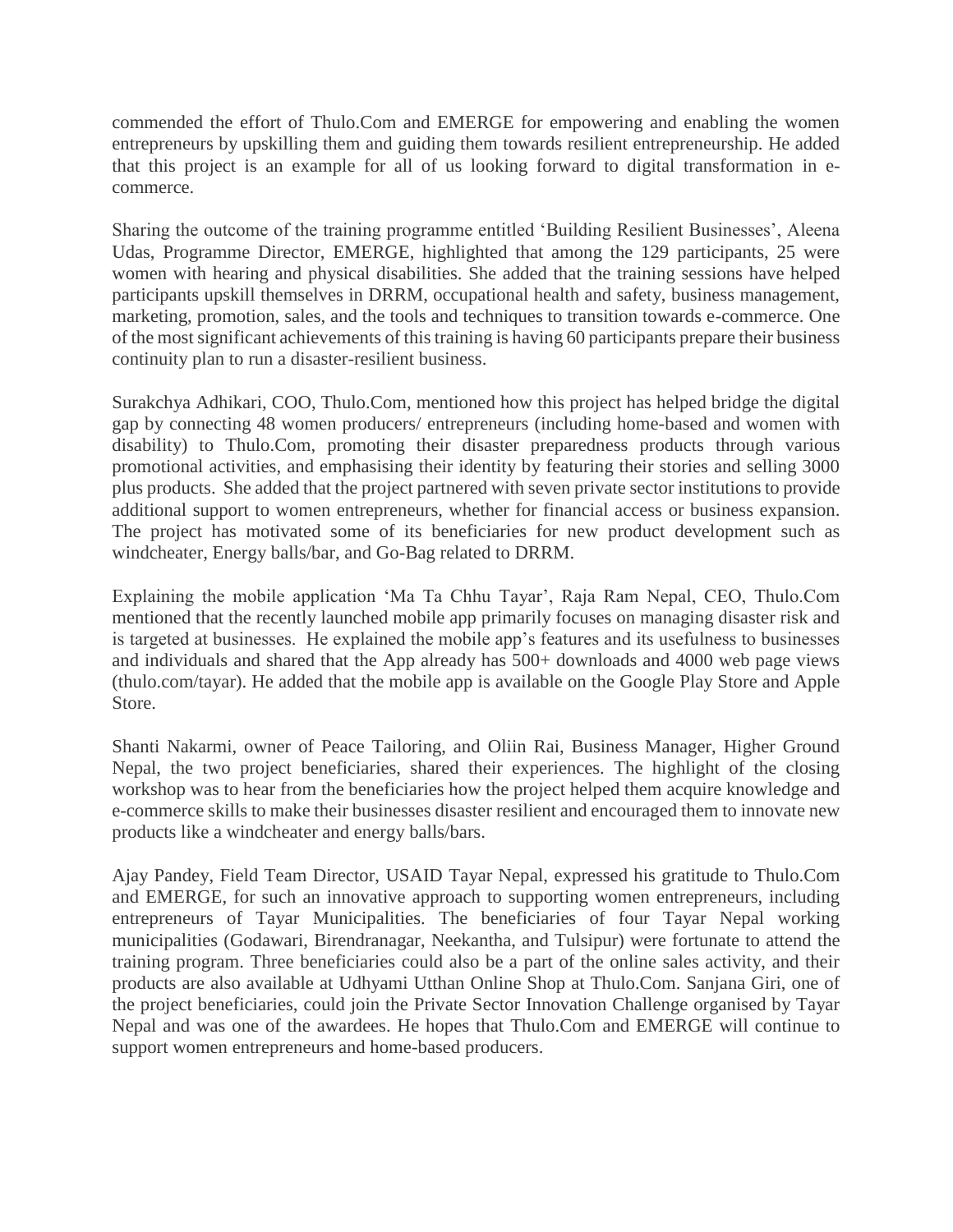Ambica Shrestha, President, Federation of Business and Professional Women Nepal (FBPWN), mentioned that the women entrepreneurs who could associate with this project benefitted greatly through training and e-commerce. Applauding the effort of the project team to reach out to women in rural areas, she wishes that Thulo.Com and EMERGE will continue to provide their support to more rural entrepreneurs.

Sristi Joshi Malla, President, SAARC Business Association of Homebased Workers (SABAH Nepal), mentioned that 77 members of SABAH have benefitted from the training. She wishes that such holistic training is needed for more home-based producers.

Rama Dhakal, General Secretary, Federation of Women with Disability Nepal (FWDN) mentioned that this project was special for FWDN as the project has also included women entrepreneurs with disabilities. She hopes that more entrepreneurs with disabilities could get this kind of support in the future as well.

Kiran Kuman Shrestha, CEO, Rastriya Banijya Bank and Aadar Bhandari from United Insurance expressed their commitment to support women businesses on access to finance and risk financing. They hope to keep up with long-term collaboration to support entrepreneurs in running sustainable businesses.

Towards the end of the workshop, Walter Weaver, Vice President, Asia Region, DAI in his observational remark, shared that TAYAR was not designed keeping COVID in mind. The challenges unfolded by the pandemic created a demand for new innovative solutions like bridging the digital gap and enhancing the business through e-commerce. He mentioned that it is incredible to see that it was possible to forge so many partnerships and work together in so many directions while reaching marginalized communities and helping their businesses even with a relatively small investment.

Similarly, Manju Thapa Tuladhar, GESI Advisor, USAID Nepal, expressed her pleasure in listening to all the results and outcomes of the project implemented by Thulo.Com and EMERGE. She said that USAID is interested in designing such projects that support women-led businesses. She adds that it is commendable of the project to bring in social inclusion while doing business, which is usually difficult to achieve. It is fascinating to see that women-led businesses like Thulo.Com and EMERGE have done outstanding work and achieved such results. On behalf of USAID, she thanked TAYAR Nepal, its team and the partners who have worked on this project.

Dr Mona Shrestha Adhikari concluded the workshop by thanking the entire hybrid closing workshop participants. She stressed that the good practices Thulo.Com and EMERGE have demonstrated in this project will be continued and shared globally. She requested everyone to download the 'Ma Ta Chhu Tayar' mobile app and manage disasters.

Published on May 17, 2022 by Business 360

<https://b360nepal.com/thulo-com-emerges-project-to-support-women-entrepreneurs-concluded/>

Other Press Release-